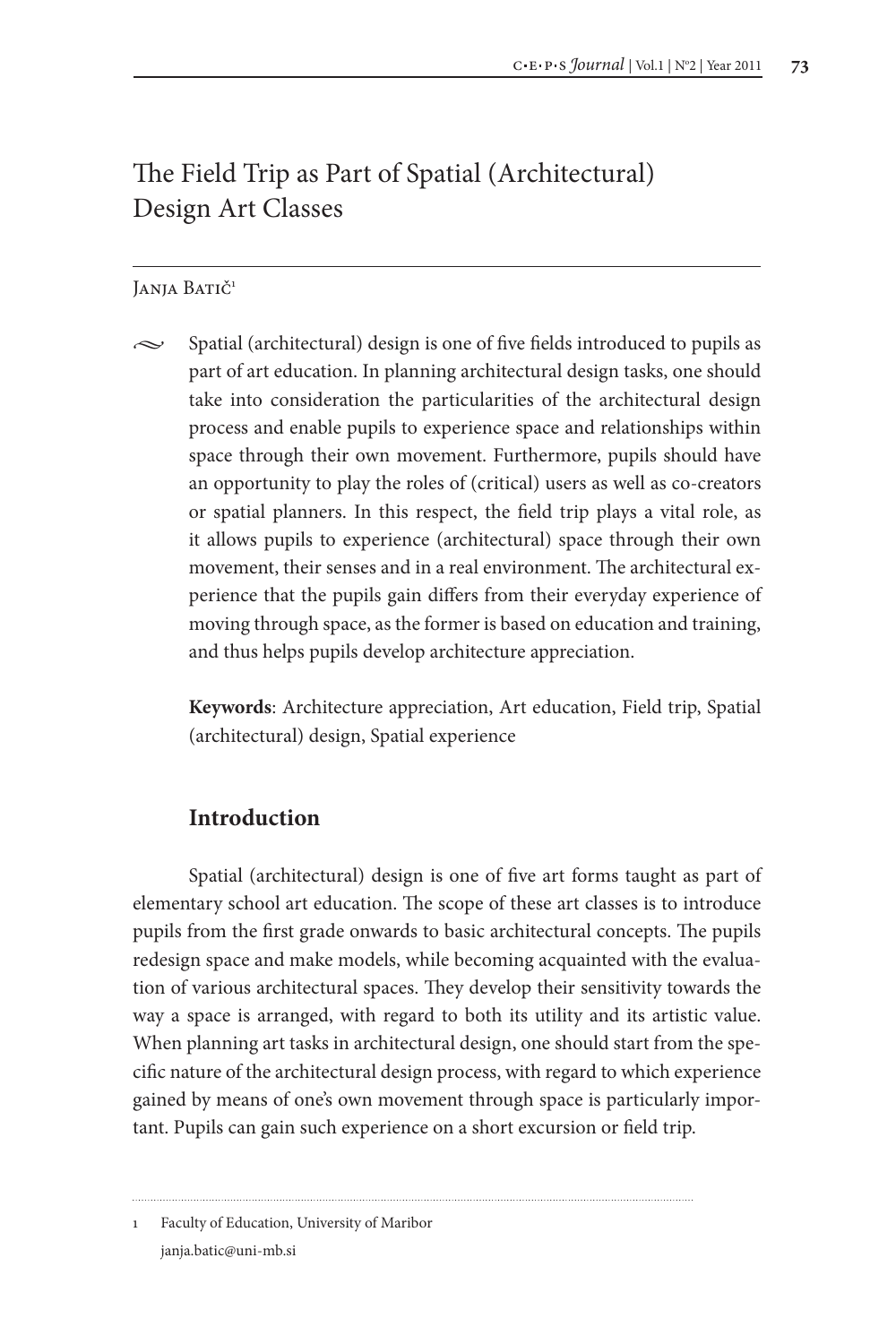In the continuation, we describe some particularities of spatial (architectural) design as an art form and the role of movement through space with regard to the perception and understanding of space (natural space as well as constructed space) as a whole. We also highlight the significance of the field trip with respect to the planning and execution of spatial (architectural) design tasks, through which pupils can gain experience as well as exploring and experiencing architectural space with all of their senses.

### **Spatial (architectural) design in art education**

In elementary school art classes, pupils are introduced to five art forms: drawing, painting, sculpting, graphics and spatial (architectural)<sup>2</sup> design, whereby the latter is distinguished from other art forms by its function. Architecture is considered to be functional art, as it confines space so that we can dwell in it, thus creating the framework around our lives. Even the most abstract sculpture, limited to purely geometric shapes, is not architecture, for it lacks utility (Rasmussen, 1959). Furthermore, architecture is unavoidable art, as it surrounds us on every step, shaping the way we feel and determining our mood (Roth, 1993). Whether we are inside buildings or outdoors, we are inseparable from space (Lawson, 2001).

Elementary school art classes are designed so that pupils can learn various concepts regarding spatial design. They can design architectural structures or models as well as developing and advancing their ability to observe space. Furthermore, they should become more conscious of environments that are well organised, develop a feeling for the sensible arrangement of spaces and nurture an ability to design spatial forms of their own invention. Pupils should also develop a critical attitude towards an uncontrolled environment, as well as a feeling for artistically designed architectural space (Učni načrt, 2004). Thus, pupils should gain knowhow and experience enabling them to evaluate the utility as well as the aesthetic value of architectural space with a critical eye. Architecture is basically intended for users; however, Lawson (2001) criticises architects for frequently being more interested in buildings than their users. He gives an interesting example to illustrate this, drawing attention to the fact that architectural magazines rarely show people, or the users of a particular space,

<sup>2</sup> The curriculum defines this field rather broadly, as the scope of spatial design art classes to some extent also includes stage or film set design, theatre and theatrical plays, as well as the importance of cultural heritage and its preservation. However, the main goals remain focused on the architectural design process.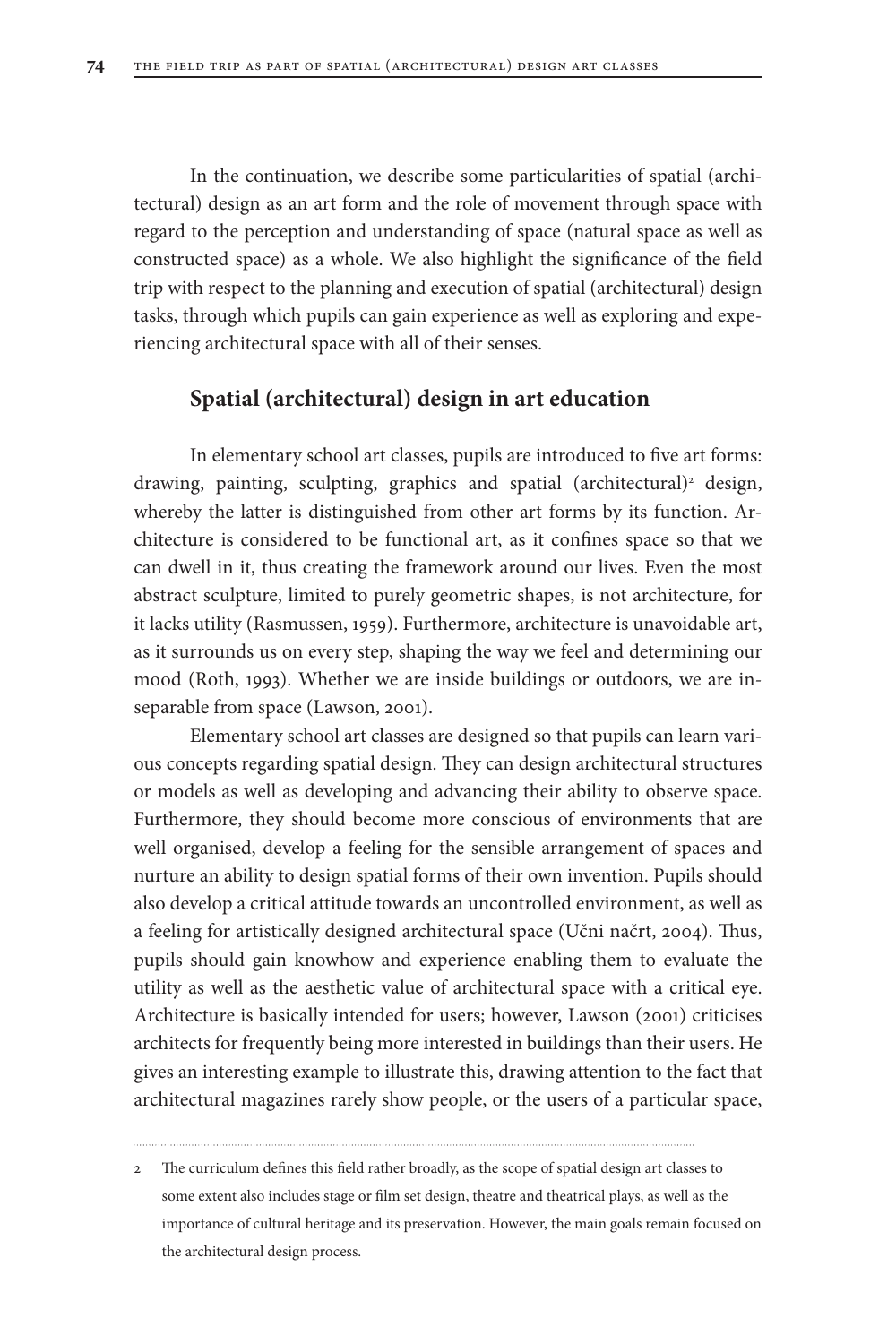in the photographs reproduced on their pages. Rasmussen (1959) came to a similar conclusion much earlier, claiming that one proof of good architecture is when it is used as planned by the architect.

In art classes, pupils themselves take on the roles of (critical) users as well as co-creators or spatial planners/designers. As designers, they observe architecture in a familiar environment, suggest changes, make models based on their own ideas, etc. This means that, on an elementary level, pupils learn about the architectural design process. According to Ching (1996), problem recognition and the decision making involved in finding a solution are the first steps in any design process. The designer must first document the existing circumstances of the problem and define the context, as well as collecting and analysing any relevant data. Two prerequisites for recognising an architectural design problem are the perception and understanding of architectural space.

## **The Perception and understanding of (architectural) space**

Perception is important in that it *informs* us about the properties of the environment that are *significant* for our survival, as well as building our attitude towards the environment (Goldstein, 2002). Pečjak (2006, p. 65) claims that a human being perceives space through four senses: sight, hearing, touch and the kinaesthetic sense, of which sight is the most important. According to Bonča (1994, p. 38), it is body movement<sup>3</sup> that enables us to acquire information on those segments of space that we cannot capture with one glance. Furthermore, it is movement that helps us to create some sort of network of spaces, in which different facilities appear in a certain relation and at definite distances as movement trajectories (Tomšič Čerkez & Zupančič, 2011, p. 25). With regard to perception, Rasmussen (1959) underlines the significance of experience. One needs to experience architecture, that is, observe the way a building has been designed for a particular purpose and walk through it, in order to gain a sense of the acoustic features of a particular room. Lawson (2001) claims that speed of movement plays an important role in reading an architectural object, as our experience changes depending on whether we walk slowly past a building or

<sup>3</sup> Certain studies of the way children perceive space and spatial relations have highlighted the role of the individual's own movement in space, which helps children to develop a sense of spatial relations (such as: near, far, left, right, before, behind, etc.) in order to orient themselves and to develop accurate perception of space (cf. Hazen, Lockman & Pick, 1978; Reieser, Garing & Young, 1994).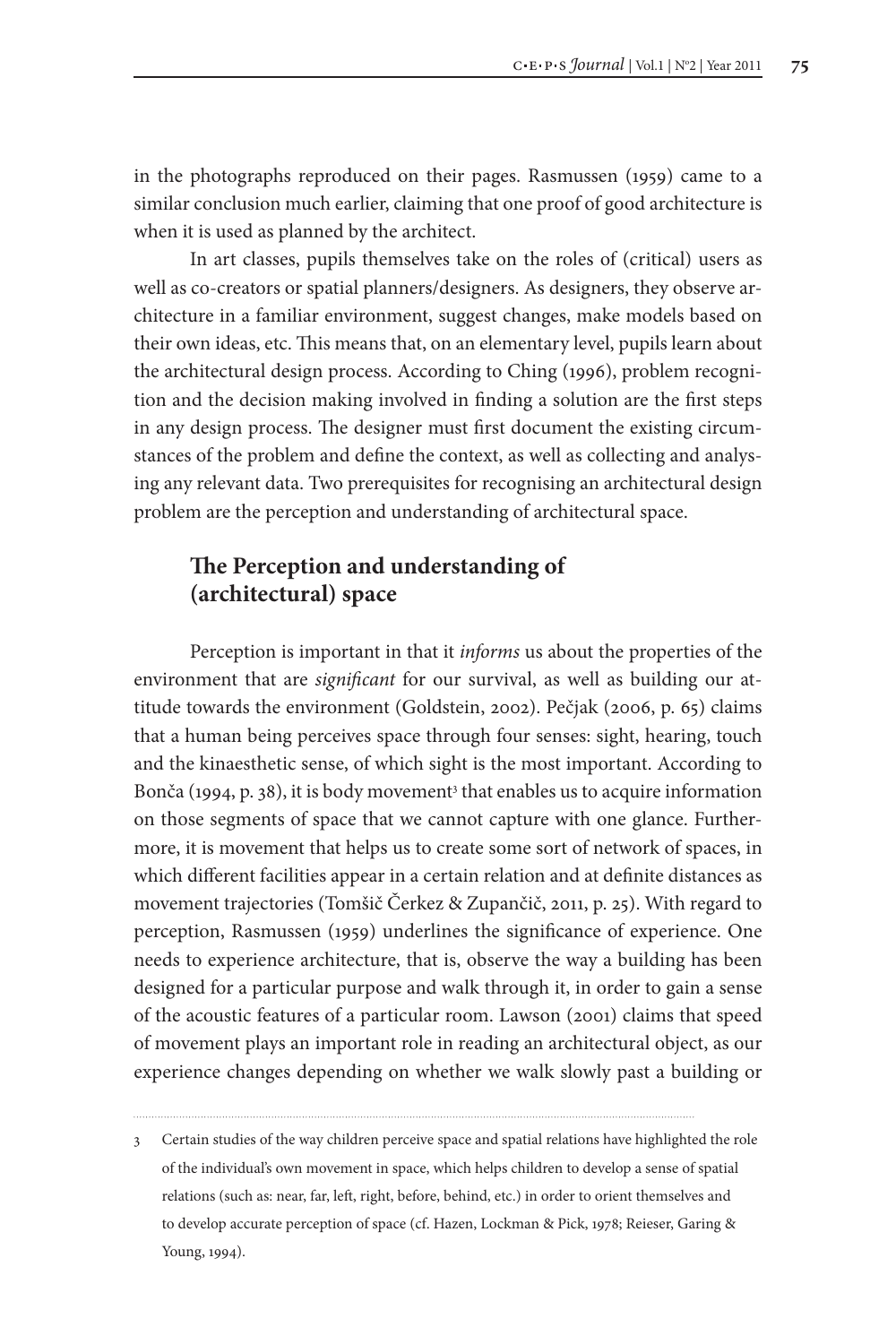drive by it. This is illustrated with the example of a pedestrian moving with a more or less constant speed. »The way buildings appear and move across our field of vision is largely dependent on this pace of life. As pedestrians we may walk directly past buildings, perhaps on the pavement of a street. In such circumstances we may not only be able to reach out and touch them, but also to feel their effects in a wide variety of ways. We might sense the change in temperature as they create shade or perhaps shield us from the wind; we may hear the sounds of the city reflected back off the walls; we may even smell the materials of the building or the preparation of food or other processes inside« (2001, p. 55). We do not only experience architecture through our eyes, we perceive space with our hearing as well. Blesser and Salter (2007) argue that we do not require any particular skills for this purpose. They claim (ibid.) that when blindfolded nearly all of us can approach a wall without touching it, simply by being attentive to how the wall changes the frequency balance of the background noise. Sound influences our perception of space even though we are not aware of it. For example, the acoustics of a grand cathedral can create an exalted mood, those of a chapel can enhance a feeling of privacy and quiet contemplation, those of an elevator can produce a feeling of encapsulation, whereas the acoustics of an open area can produce feelings of either freedom or insecurity (ibid.). Nevertheless, the perception of space and spatial relations with our eyes is completely different from the perception of space and spatial relations without visual experience.4

Norberg-Schulz (1997) compares the everyday experience of an individual to that of a tourist. Rushing to and from work every day, the buildings we pass create a relatively neutral background. Although this does not mean that these buildings are irrelevant, it does show that we limit ourselves to sensing

4 In her book *Na drugi strani vek* (a description of first-person phenomenological research on being blind), Aksinja Kermauner describes her perception of space while subjecting herself to self-imposed blindness (wearing a blindfold). She reports that initially she was completely confused and could not determine the shapes of the rooms. Later, she gained better control of space, although she had to be attentive to orientation points in order to be able to determine where she was at any given time. She drew the ground plan of the house she was living in on a positive film. At the end of the test, she removed the blindfold and compared the space she saw with her eyes with the space she had experienced earlier with her other senses. She discovered that her earlier perception was inadequate compared to the real physical space. The rooms felt considerably bigger when blindfolded and she could not determine the exact ground plan or the way the rooms were organised. There was something organic in the way they were arranged around her and she felt they were moving constantly, yet she did manage to come up with an approximate layout of the rooms (Kermauner, 2009, p. 48).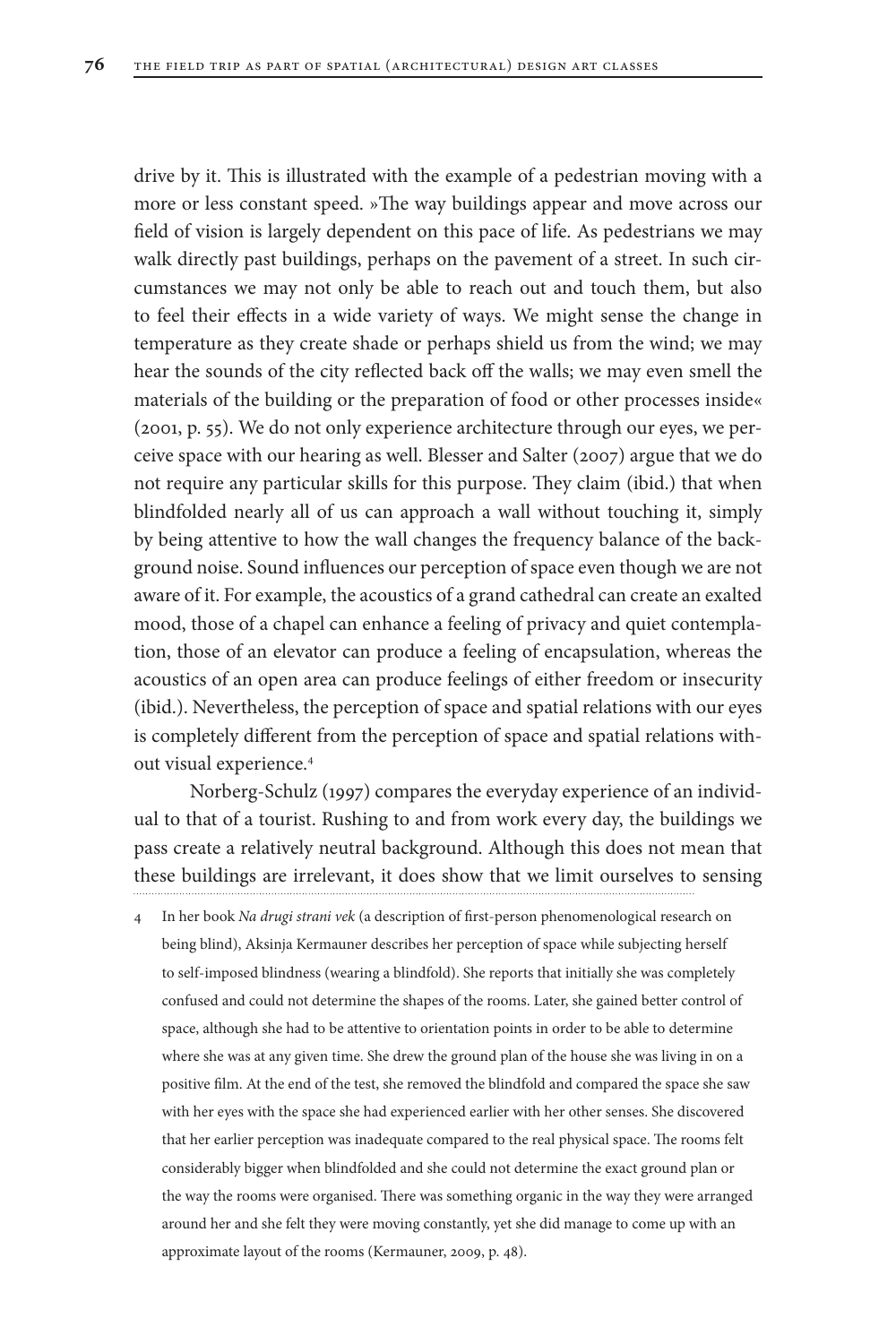only some of their features. Butina calls this visual viewing and thinking, which he claims is spontaneous and non-reflected. For example, walking from the Ljubljana train station to Mestni trg we pass certain parts of the city that, in terms of architecture, reflect the cultural milieu of the time in which the buildings were built. In other words, we are on a journey through people's thinking and perception of the world and society in past eras, but we are not normally aware of this, instead noticing merely buildings, streets and traffic (1997, p. 137). However, our attitude changes as soon as we take part in an activity that directly concerns a building, e.g., when we view a building as a tourist. Norberg-Schulz says (ibid.) that we orient ourselves with regard to the situation, so our architectural experience is changing and versatile, even though the notion itself is rarely used in this sense. However, the notion of architectural experience is frequently used in the sense of experience that is not restricted to a single situation but refers to architecture as a whole, or to an entire cultural building or facility. In this case, our experience is based on the schema of searching for forms that we, as individuals, are accustomed to and that coincide with the fact that we tend to see only that which we expect to see. According to Smith (2003), our judgement of a new building is based on certain templates, and when a building deviates from these considerably we reject it and consider it a mistake. Norberg-Schulz (ibid.) labels these templates or schemata as prejudice, as we tend to apply them to architecture of a different time and space. Moreover, he says that most people easily define a building as either beautiful or ugly, which goes to show how superficial their perception is. Therefore, he believes that architectural experience should be based on education and experience, whereby the goal is to learn to see and thus understand the language of design and the meaning of forms. Considering the fact that architectural forms are essential components in our milieu, learning about architecture and its evaluation (i.e., appreciation of architecture) should be made part of elementary school education (Norberg-Schulz, 1997).

Furthermore, this has been included in the elementary school curriculum (Učni načrt, 2004) together with cognitive goals (e.g., learning about architectural concepts) and affective goals (such as imparting a sense of function and aesthetics with regard to form, raising awareness of the use of natural construction materials, developing a sense of artistically designed architectural space, and developing a feeling for balance of mass and for harmony of material, colour and surface). Betty Oliver Seabolt (2001) claims that only once both cognitive and affective goals have been achieved can we arrive at art appreciation that is the result of the entire process, signifying that one understands and enjoys art. Duh (2004) notes that artistic expression and art appreciation play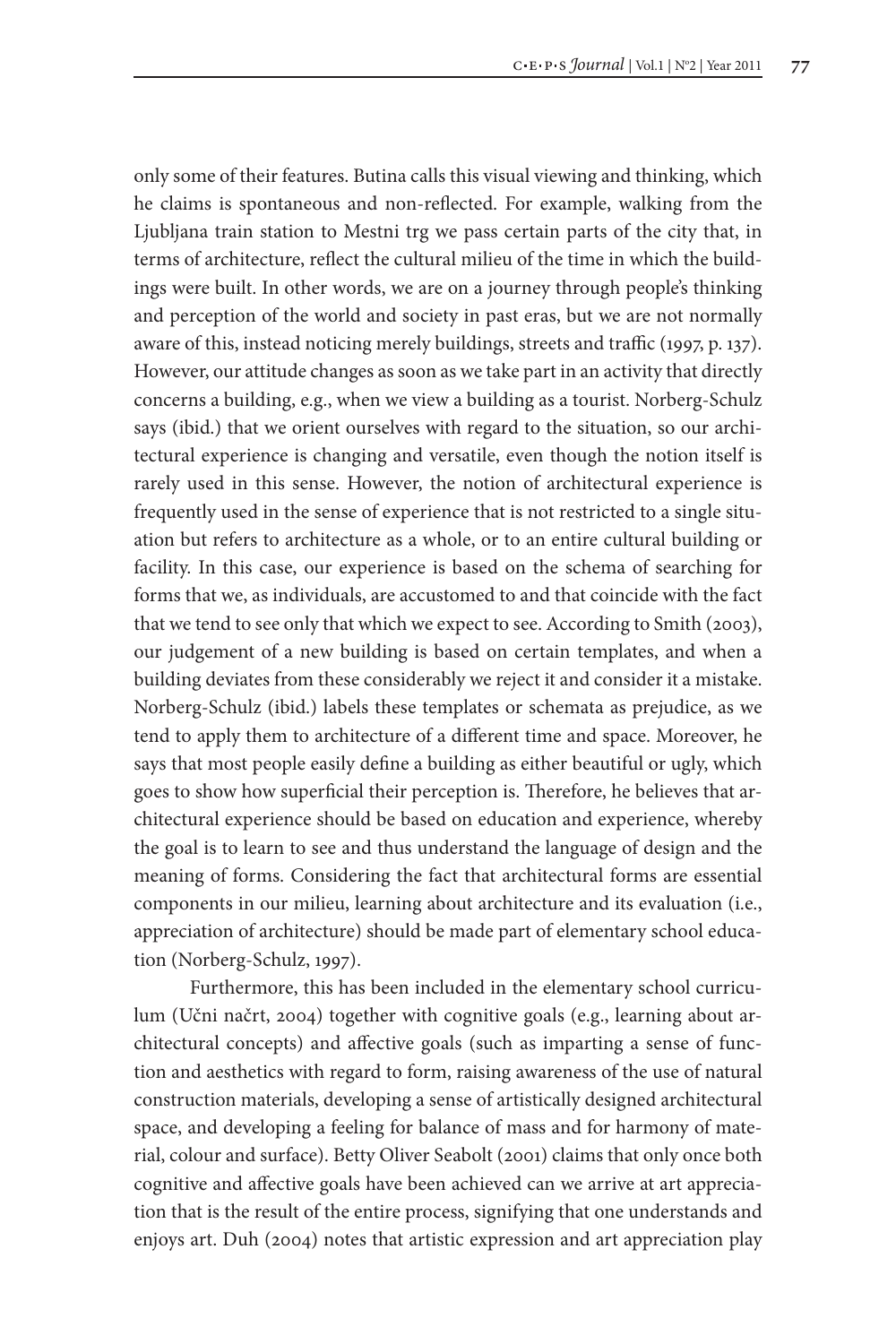an equally important role. Furthermore, he establishes (ibid., p. 44) that while Slovenian children of all ages are encouraged through institutionalised education to freely express themselves artistically, there is little attention dedicated to art appreciation. The two are not, however, directly connected, as, according to Barrett (2007), making something does not necessarily imply appreciation of the result: if artmaking results in a negative experience this might be reflected in a negative response, yet when the experience is positive this does not necessarily secure the pupil's appreciation. Appreciation is a complex act of recognition; full appreciation involves engagement with the artwork in a way that comprises not only knowledge of various sorts but also emotion that informs knowledge (Barrett, 2007 quoting Scheffler, 1991). Art education in elementary school, as well as in the preschool<sup>5</sup> period, should include art appreciation in addition to artistic expression.

Planning art classes that incorporate perception, understanding and appreciation of architectural space requires the use of various teaching methods and forms, the most prominent being those that enable perception and understanding of space and spatial relations through the individual's own movement. One possibility is to organise a field trip, which, according to Babić (1978), enables pupils to perceive things that they have only been able to see as reproductions in the classroom in a real-time environment. This is particularly relevant with regard to architecture, which can be experienced much better on a field trip than through viewing photographs.

### **The field trip in spatial (architectural) design**

Perceiving space through one's own movement is something completely different from viewing photographs or videos in class. We can enable pupils to have such an experience by organising a didactic field trip during which they can perceive objects in their natural environment and with their natural connections (Cencič & Cencič, 2002, p. 131). This makes the whole thing more explicit, which, according to Strmčnik, involves the active perception of the world through all sensory channels, including the kinaesthetic sense, which tends to be neglected (2003, p. 192). The author also notes that when straightforward reality is slighted it is more difficult for pupils to fathom it rationally and in terms

<sup>5</sup> Epstein and Trimis (2002, quoted in Eckhoff, 2008) caution that preschool teachers should be familiar with terminology as well as with strategies to incorporate art appreciation activities, as this is the necessary first step to sharing the experience of art appreciation in the preschool period.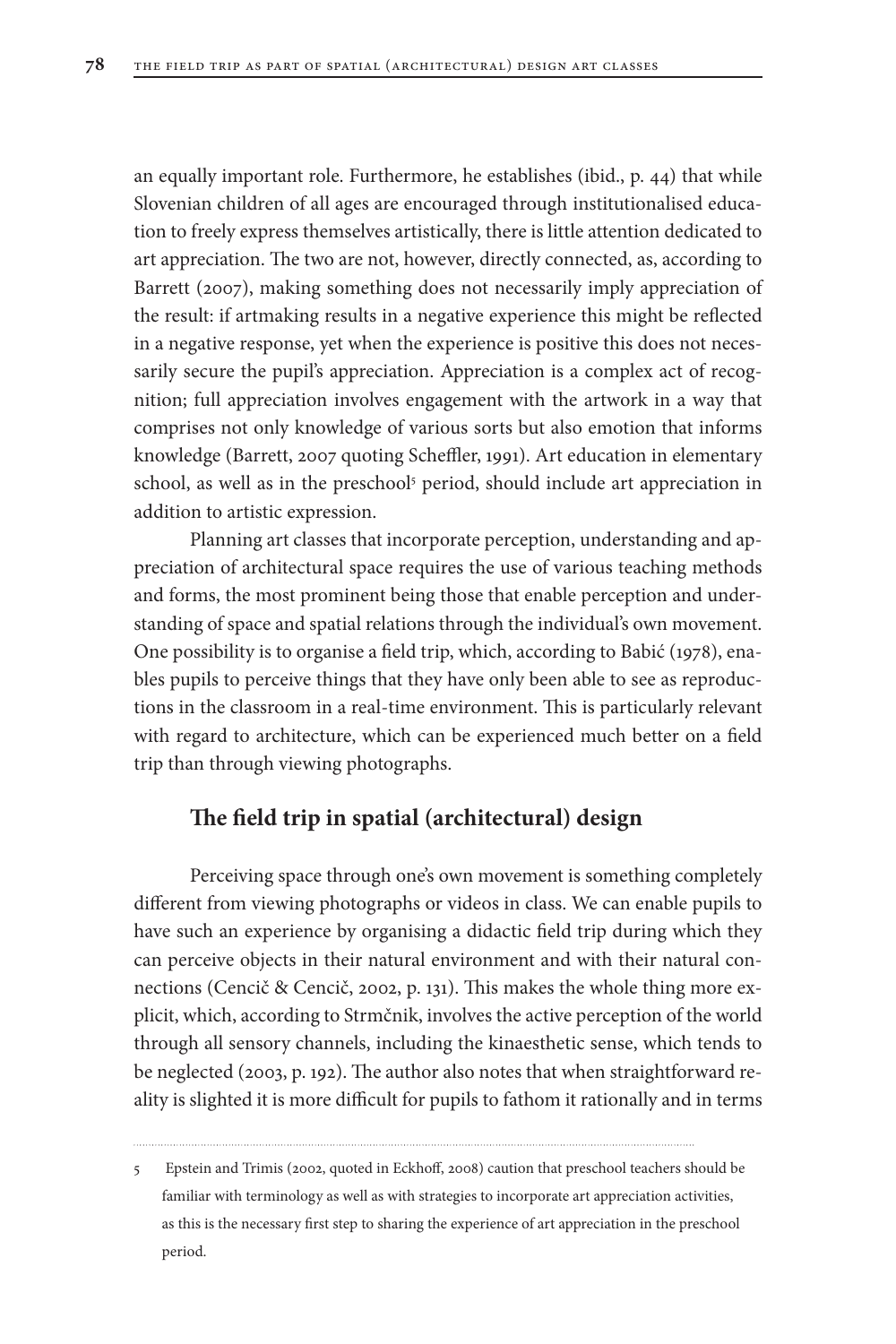of its value, as they are unable to observe its natural relations and connections with the environment (ibid., p. 194). The objectives and value of gaining knowledge outside the classroom are: active learning outdoors, motivating pupils with new and enjoyable experiences, developing their research skills as well as their skills of observation, taking notes, *in situ* analysis, gaining knowledge and understanding with regard to »real world« context, developing sensitivity to the environment, etc. (Catling, 2010). Research on the effect of field trips in natural science subjects points to an important advantage; namely, students tend to retain the knowledge acquired on a field trip (cf. Morrell, 2003). Educational field trips enable pupils to gain new experience and make them more aware of the world in which they live (Nabors, Edwards & Murray, 2009).

Some less recent authors have dealt with the classification of educational excursions. Šilih (1961), for example, classified them into *educational walks* (the objective of these is normally a specific problem and they are frequently used in elementary and secondary schools), *field trips* (which normally last one school day and incorporate intersubject connections), and *school journeys* (more complex excursions that last several days). On the other hand, Babić (1978) distinguishes between *nomadic excursions* (shorter visits of a single location, perhaps resulting in superficial observation) and *stationary excursions* (bound to a certain location), noting that of all of the fields of art it is architecture that can only be experienced fully through a field trip.

On the other hand, Izumi Taylor, Gunn Morris and Coureau-Young (1997) specify short walks that are appropriate for younger children:

- Within the school building. Pupils might visit the head teacher's office, the kitchen, etc.
- Outside the building. Pupils might view the school building on the outside and the adjacent buildings.
- Walks through the school site. Pupils view the buildings in the school's vicinity that have different purposes (e.g., hospital, shop, petrol station).

An educational walk through the school building as part of architectural design classes enables pupils to have a look at different school areas (classrooms, studies, hallways, staircases, etc.) or to observe the school site and the buildings in its vicinity. According to Milena Ivanuš Grmek, a school yard may function as a space that completes other school facilities, contributing to the realisation of school goals, in particular those related to the culture of living and dwelling (2003, p. 328).

The space with which pupils are familiar represents the basis. Beatriz Tomšič Čerkez notes that raising awareness with regard to the values of space in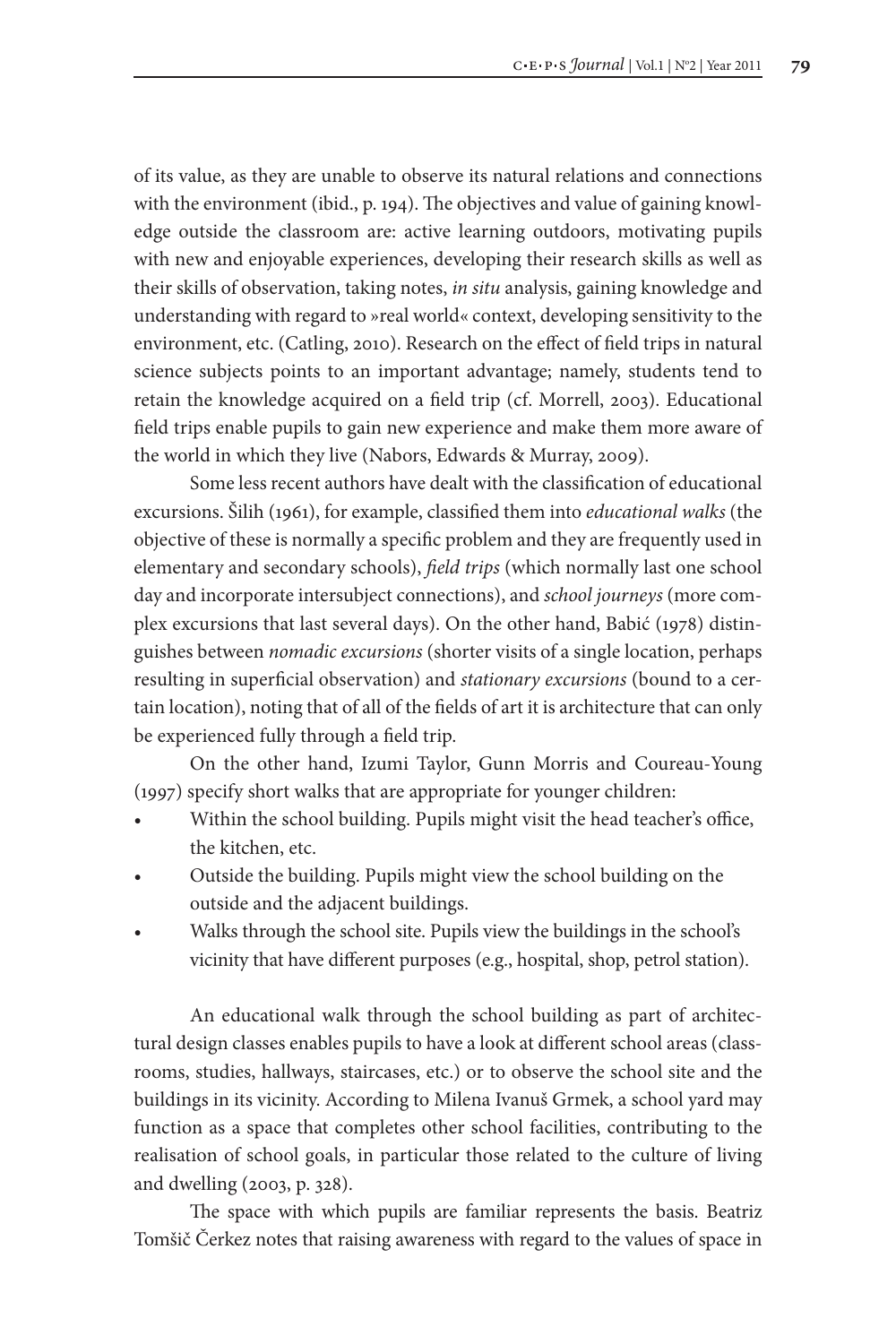light of sustainable development must begin in pupils' and students' home places, which they have come to know through their everyday experience (2007, p. 29).

The purpose of an educational walk in spatial (architectural) design art classes is for pupils to experience space through their own movement, to asses the utility of individual areas as well as their aesthetics. Such a walk might also serve as the basis for solving art assignments in architectural (spatial) design. Thus, pupils can identify a certain architectural (spatial) problem just by moving through space on their own, and subsequently suggest improvements.<sup>6</sup> In this case, pupils take part actively in the creation of an art assignment, as the assignment itself is based on a problem that they have sensed themselves in a certain situation as users of architectural space. However, an educational walk may also serve as an introduction to a task with a more complex scope, its objective being the redevelopment of pupils' sensitivity towards space and spatial relations, identifying different architectural elements and similar.<sup>7</sup> The goal of an educational walk in spatial (architectural) design is for pupils to gain their own experience by means of moving through either a familiar space or an unfamiliar space indoors or outdoors, whereby they perceive and experience space through all of their senses. The planning and execution of spatial (architectural) design classes based on the pupils' own experience results in their improved appreciation of the architectural milieu (cf. Hickman, 2001).

- 6 The experience pupils gain during an educational walk might be reflected in their work. Action research we have conducted with fifth graders (elementary school) proves this point. The pupils were taken on a walk during which they photographed those parts of the school building and its vicinity that they disliked. Subsequently, they showcased their ideas in redesigned photographs. When later given a new assignment and a new problem, the pupils incorporated some details from the redesigned photographs onto the new sketches and models presenting their solutions (cf. Batič, 2010).
- 7 A case study involving two classes of first-graders (elementary school) and their teachers proves this point. The objective of this research was to highlight which art activities are suitable for including spatial (architectural) design topics, and to determine how these can be incorporated in the artmaking of six-year-olds. We planned and executed a thematic cluster (architectural space) in which pupils were able to experience a known spatial actively by moving through it, observing it, and finally, transposing their experiences into a drawing. As part of sculpting, the pupils engaged with rhythm, which is a compositional element that pupils normally tend to feel very strongly within architectural space (repetition of windows, balconies, etc.). In graphics, architectural space appeared as a part of a motif, representing a kind of scene for the happening, while painting in oil pastels onto black and white photographs was used for planning the changes to be made in the familiar environment. Finally, pupils made a model of a school of the future from floral foam, corrugated cardboard, and sticks (cf. Batič & Herzog, 2009)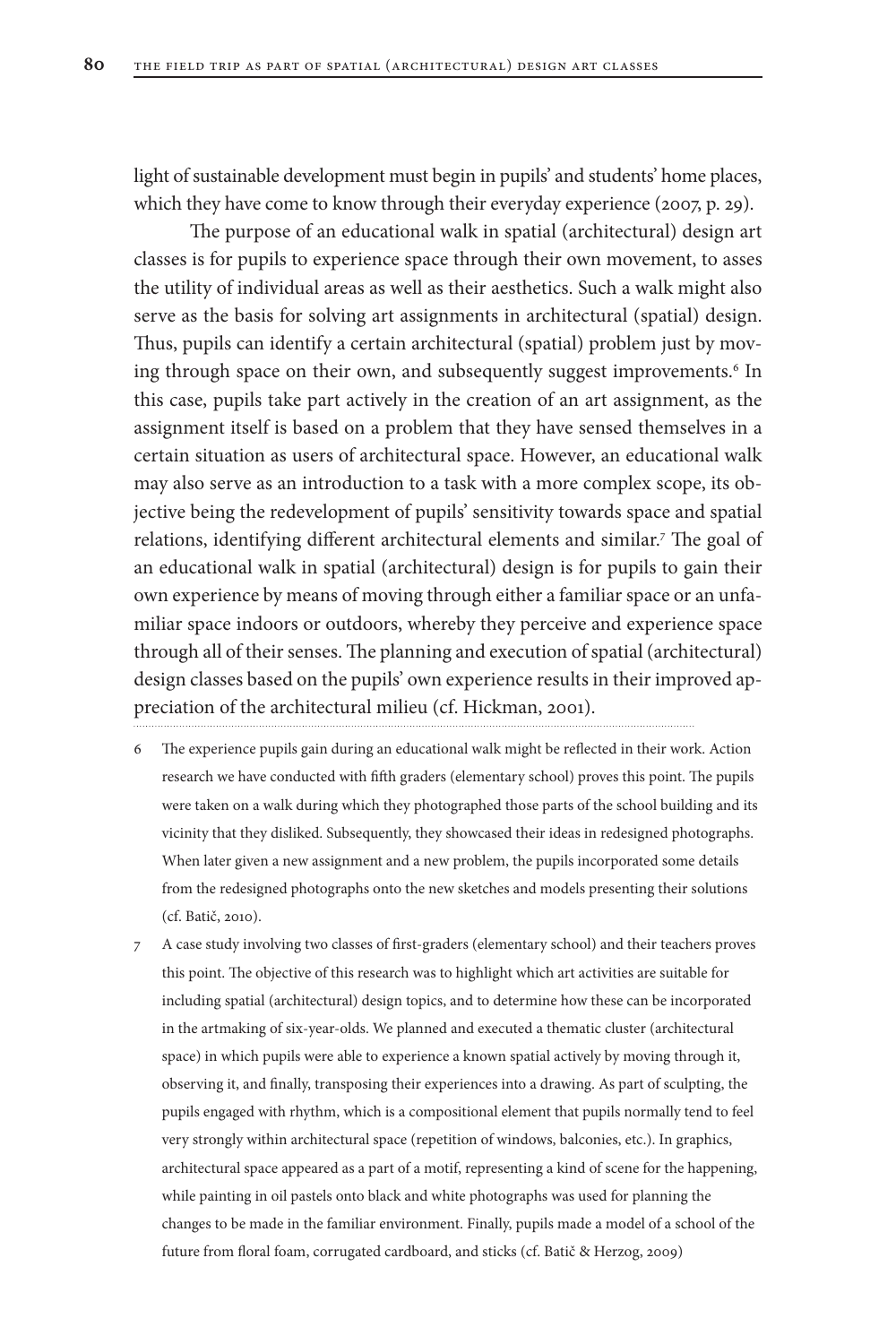### **Organisation of a field trip, teaching methods and aids**

Regardless of whether the planned field trip is a short educational walk or an extensive excursion, it should be organised and executed properly. Each field trip should have clearly defined goals, objectives and a plan of execution (Roca, 1979). Furthermore, the field trip should ensure that pupils learn from the experience. Andrea Sabatini McLoughlin (2004) cautions that younger teachers often focus on the execution of a field trip, that is, how to bring pupils from one location to another, thus neglecting the planning of the activities to be undertaken before, during and after the field trip. According to Roca (1979), regardless of the length of the field trip an art teacher is expected to study the conditions, decide on the content and ensure the necessary aids, all in order to ensure that lessons outside the classroom will not be conducted in a disorganised or unbridled manner.

The use of aids on a field trip depends on the approach chosen by the teacher. Kimber and Smith (1999, quoted by Catling, 2010) identify five options: research activity in a preselected space (e.g., pupils observe a specific object such as an exhibit piece at a museum), research activity based on inquiry, problem solving (e.g., pupils find a 'problematic' area and search for ways to improve it), enacting (pupils use role playing to illustrate how people live/d in a different place/time), a guided walk (teachers choose a specific route for pupils, along which they are exposed to particularities that they should observe and note down on their worksheets). As part of spatial (architectural) design classes, pupils can (depending on the curriculum goals for each class) research the equipment and its arrangement in class or other facilities (school cafeteria, gymnasium, locker room, etc.) from the point of view of utility and artistic arrangement, and they can also discover special features outdoors (playground, school yard, parking area). Some teaching aids pupils might use are ready-made worksheets, pens and drawing tools. We can encourage pupils' observation by composing a worksheet that includes photographed details of individual architectural elements; their task is to locate those details on the actual buildings. This is to ensure that pupils' attention is focused on a specific element, while at the same time stimulating their interest and their drive for discovery. Another aid pupils might use during such an educational walk is a camera, enabling them to take photographs of certain views or details (depending on the art assignment). Although this might have been a problem in the past, pupils nowadays frequently have mobile phones that can take photographs or shoot short videos.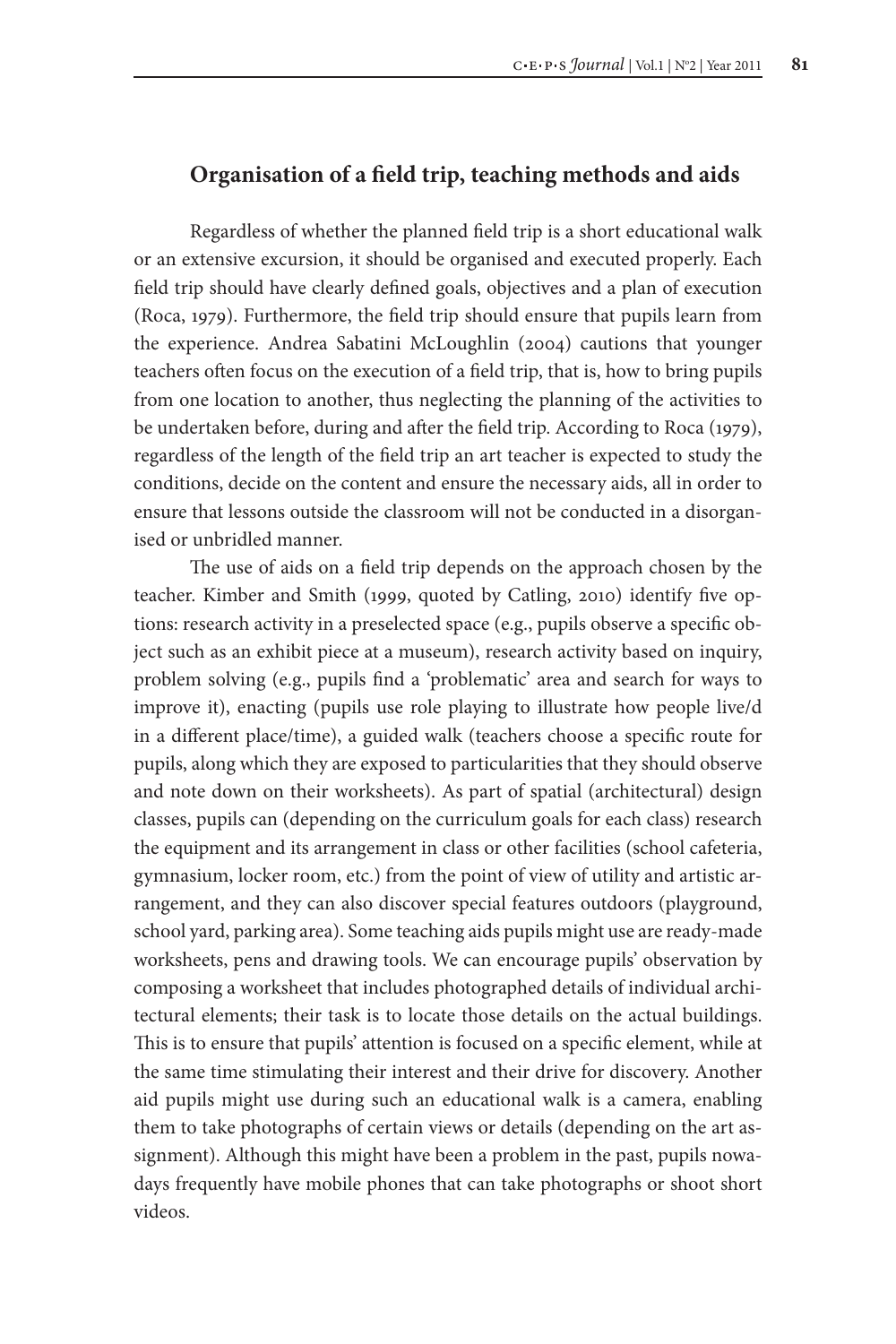A didactic field trip is closely associated with the demonstration method<sup>8</sup> as well as observation (Roca, 1979). According to Kramar, this method is about realising the principle of explicitness through the logical intertwining of sensory perceptions with mental and physical (psycho-motoric) activities (2003, p. 368). During a field trip, pupils observe, learn about and experience architecture, combining their sensory perception with reason. Strmčnik (2003) claims that we use our senses to fathom that which we see, while our reason and logic enable us to comprehend in-depth relations. Both are then merged in a single cognitive process.

According to Tacol, the demonstration method is successful when combined with the methods of discussion and explanation (2003, p. 100). It is for this reason that when organising a field trip one needs to prepare a special form of the discussion method with which we encourage pupils to consider purpose, arrangement, forms, colours, and materials. The term used in books is *»art investigation methodology«.*<sup>9</sup> Rebecca Shulman Herz (2010) describes the use of this particular method as follows: prior to viewing artworks, the teacher prepares three to five open-form questions, the objective of which is to stimulate, firstly, pupils' observation and, secondly, their interpretation. Furthermore, the teacher encourages pupils to search for connections between an artwork and their personal lives and experiences from other spheres of life. Pupils should have enough time to answer the questions, while the teacher should encourage them to provide arguments for their thoughts. Moreover, the teacher is expected to provide information on the observed artwork at critical points of the discussion, thus enabling a better understanding of the artwork concerned. Such investigation and discussion will lead to pupils developing their own thoughts and producing ideas and interpretations the teacher cannot foresee in advance (ibid., 2010). Architectural design as part of art education is about pupils

- Various authors have used several names for this: the illustration and demonstration method (Filipović, 1988), where illustration refers to showing objects, drawings, paintings, etc. and demonstration refers to dynamic reality; the illustrative and demonstration method (Tomić, 2003); the representation method (Kramar, 2003); depiction (the demonstration method) (Tacol, 2003); the method of demonstrating (Duh & Vrlič, 2003), etc.
- 9 This method is used in class but originates from museum pedagogy and is based on research and partly on constructivism. The acquired knowledge is the intersection of what pupils already know and the newly acquired ideas and knowledge. For art teachers, this means that they can offer their pupils a chance to connect their ideas and knowledge to the art activities they have previously undertaken, thus creating new meaning. The above method (»The Guggenheim Museum's Art Investigation Methodology«) is one example of such an approach (Shulman Herz, 2010).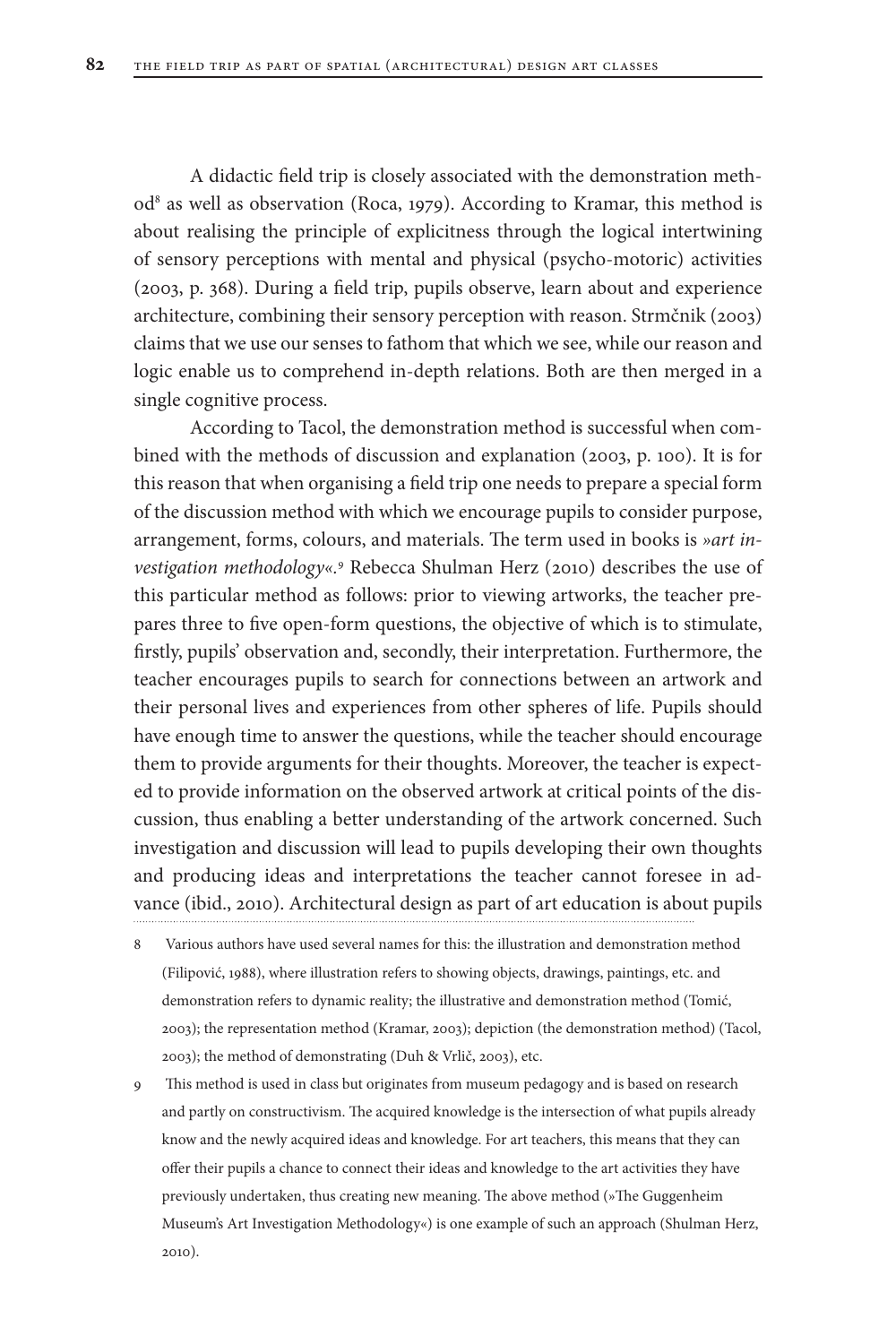discovering the architectural space by investigating purpose and utility, form, size, artistic arrangement, interior and exterior furniture, etc. The teacher must create the conditions for the individual to be able to express his or her views and judgements and to develop his or her sensitivity with regard to the perception and understanding of aesthetic messages. The latter may be realised by two specific methods used in art education: the method of aesthetic cultivation and the method of expansion and elaboration of art sensitivity, both of which derive from the specific nature of aesthetic communication (Karlavaris, 1987).

### **Conclusion**

Modern technology with the World Wide Web has flooded classrooms with images, photographs of artworks, video clips and virtual galleries. However, that which it foregrounds is merely a substitute for reality. A photograph or video, no matter how good it might be, only carries information on the appearance of, for example, a building. We cannot walk through it, touch it, check the acoustics, make judgements on its utility, etc. Yet even a short field trip can enable all of these. Pupils can gain their own experience of architectural space, which can later serve as a basis for planning a spatial (architectural) design task. Thus, the art problem derives from real experience and the pupils take part in the co-creation of the architectural design task.

When combined with certain general or specific methods, the spatial (architectural) design field trip may prompt the perception, experience and evaluation of architectural space, all of which contribute to the development of pupils' appreciation of architecture, also enabling their knowledge to be complemented with emotions. Thus, instead of being the result of prejudices or acquired schemas, a pupil's architectural experience can derive from training and education.

#### **References**

Babić, A. (1978). *Promatranje likovnih djela u osnovnoj školi*. Zagreb: Školska knjiga.

Batič, J., & Herzog, J. (2009). Arhitekturni prostor u likovnom izražavanju šestogodišnjaka. In L. Vujičić, & M. Duh (Eds.), *Interdisciplinarni pristup učenju, Put ka kvalitetnijem obrazovanju djeteta* 

(pp. 17- 29). Reka: Učiteljski fakultet, Maribor: Faculty of Education.

Batič, J. (2010). *Arhitekturno oblikovanje pri likovni vzgoji v osnovni šoli*. Ljubljana: Genija.

Barrett, T. (2007). Teaching Toward Appreciation in the Visual Arts. In L. Bresler (Ed.), *International Handbook of Research in Arts Education* (pp. 639–654). Springer International Handbooks of Education. Retrieved February 13 2011, from SpringerLink.

Blesser, B., & Salter, L. R. (2007). *Spaces Speak, Are You Listening?: Experiencing Aural Architecture.*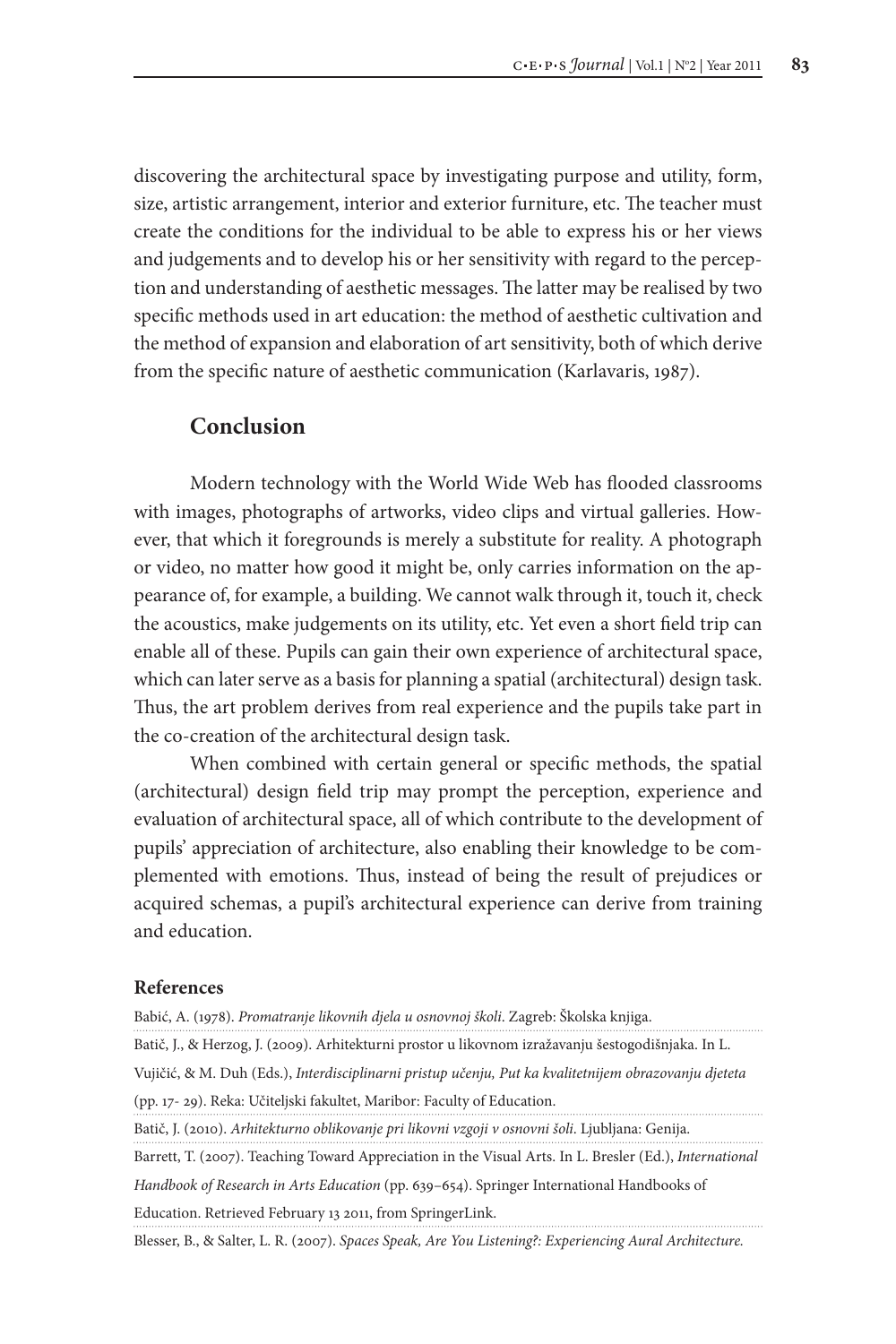Cambridge: MIT Press.

Bonča, J. (1994). Prostor spoznavamo, kakor se skozenj gibljemo. *Likovne besede*, *26/28*, 37–44.

Butina, M. (1997). *Prvine likovne prakse*. Ljubljana: Debora.

Catling, S. (2010). Organising and Managing Learning Outside the Classroom. In J. Arthur, & T. Cremin (Eds.), *Learning to Teach in the Primary School* (2nd edition) (pp. 159–178). London and New York: Routledge, Taylor & Francis Group.

Cencič, Ma., & Cencič, Mi. (2002). *Priročnik za spoznavno usmerjen pouk.* Ljubljana: Mladinska knjiga.

Ching, F. D. K. (1996). *Architecture: Form, Space & Order*. New York: John Wiley & Sons, cop.

Duh, M., & Vrlič, T. (2003). *Likovna vzgoja v prvi triadi devetletne osnovne šole: Priročnik za učitelje razrednega pouka.* Ljubljana: Rokus.

Duh, M. (2004). *Vrednotenje kot didaktični problem pri likovni vzgoji*. Maribor: Faculty of Education, FEd Publishing.

Eckhoff, A. (2008). The Importance of A**rt** Viewing Experiences in Early Childhood Visual **Arts**:

The Exploration of a Master **Art** Teacher's Strategies for Meaningful Early A**rts** Experiences. *Early* 

*Childhood Education Journal, 35*(5), 463–472. Retrieved January 31 2011, from ERIC.

Filipović, N. S. (1988). *Didaktika 1*. Sarajevo: IGKRO »Svijetlost«, OOUR Zavod za udžbenike.

Goldstein, E. B. (2002). *Sensation and Perception.* United States of America: Wadsworth-Thomson Learning, cop.

Hazen, N. L., Lockman, J. J., & Pick Jr., H. L. (1978).The Development of Children's Representations

of Large-Scale Environments. *Child Development, 49*(3), 623–636. Retrieved November 14 2005, from Academic Search Premier.

Hickman, R. (2001). School Students' Responses to Architecture: A Practical Studio Project.

*International Journal of Art & Design Education, (20)*2, 161–170. Retrieved August 20 2008, from Academic Search Premier.

Ivanuš Grmek, M. (2003). Učni prostor. In F. Strmčnik (Ed.), *Didaktika* (pp. 322–328)*.* Novo mesto: Higher Education Centre, Institute for Research and Development Work.

Izumi Taylor, S., Gunn Morris, V., & Cordeau-Young, C. (1997). Field Trips in Early Childhood Settings: Expanding the Walls of the Classroom. *Early Childhood Education Journal 25*(2), 141–146. Retrieved February 6 2011, from SpingerLink.

Karlavaris, B. (1987). Problemi učnih metod pri likovni vzgoji. *Sodobna pedagogika 38*(3-4), 179–183.

Kermauner, A. (2009). *Na drugi strani vek: (opis prvoosebne fenomenološke raziskave – kako je biti slep)*. Ljubljana: Študentska založba.

Kramar, M. (2003). Metodične strani izobraževalnega procesa. In F. Strmčnik (Ed.), *Didaktika* (pp.

329–419)*.* Novo mesto: Higher Education Centre, Institute for Research and Development Work. Lawson, B. (2001). *The Language of Space*. Oxford: Architectural Press.

Morrell, P. (2003). Cognitive Impact of a Grade School Field Trip. *Journal of Elementary Science Education, 15*(1), 27–36. Retrieved February 6 2011, from SpringerLink.

Nabors, M. L., Edwards, L. C., & Murray, R. K. (2009). Making the Case for Field Trips: What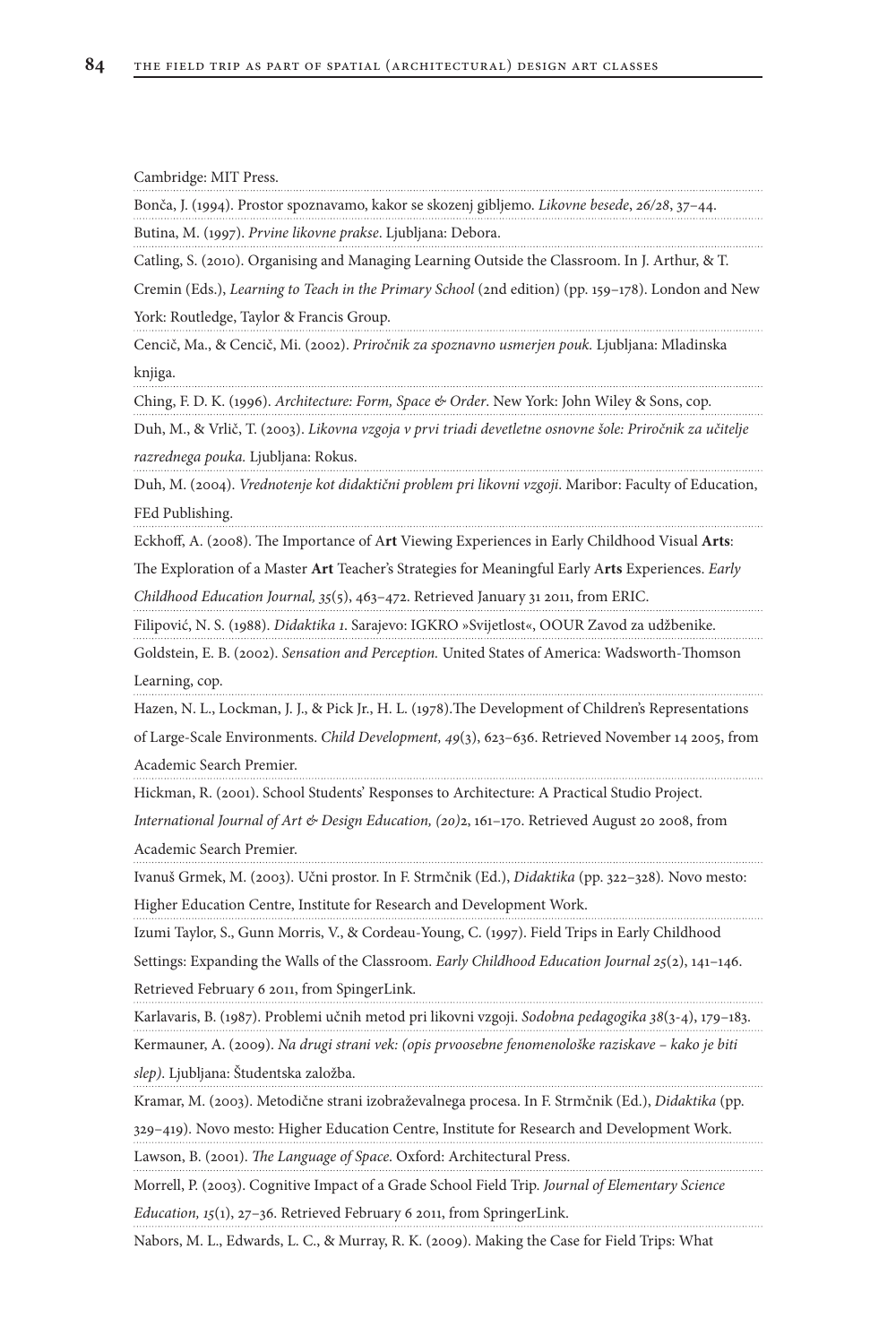Research Tells Us and What Site Coordinators Have to Say. *Education 129*(4), 661–667. Retrieved

January 31 2011, from ERIC.

Norberg- Schulz, C. (1997). *Intentions in Architecture* (10th edition). Cambridge: MIT Press.

Oliver Seabolt, B. (2001). Defining Art Appreciation. *Art Education, 54*(4), 44–49. Retrieved February 13 2011, from ERIC.

Pečjak, P. (2006). *Psihološka podlaga vizualne umetnosti.* Ljubljana: Debora.

Predmetna kurikularna komisija za likovno vzgojo (2004). *Učni načrt: Likovna vzgoja.* Ljubljana:

Ministry of Education and Sport of the Republic of Slovenia, The National Education Institute of the Republic of Slovenia.

Rasmussen, S. E. (1959). *Experiencing Architecture*. Cambridge: The MIT Press.

Roca, J. (1979). *Likovni odgoj u osnovnoj školi.* Zagreb: Školska knjiga.

Roth, M. L. (1993). *Understanding Architecture: Its Elements, History and Meaning.* London: The Herbert Press.

Sabatini McLoughin, A. (2004). Engineering Active and Effective Field Trips. *Clearing House*, *77*(4),

160–163. Retrieved January 31 2011, from ERIC.

Schulman Herz, R. (2010). *Looking at Art in the Classroom: Art Investigations from the Guggenheim* 

*Museum*. New York: Teachers College, Columbia University.

Smith, F. P. (2003). *The Dynamics of Delight: Architecture and Aesthetics*. London and New York:

Routledge, Taylor & Francis Group.

Strmčnik, F. (2003). Didaktična načela. In F. Strmčnik (Ed.), *Didaktika* (pp. 166–225)*.* Novo mesto:

Higher Education Centre, Institute for Research and Development Work. 

Šilih, G. (1961). *Didaktika*. Ljubljana: DZS.

Tacol, T. (2003). *Likovno izražanje: Didaktična izhodišča za problemski pouk likovne vzgoje v* 

*devetletni osnovni šoli.* Ljubljana: Debora.

Tomić, A. (2003). *Izbrana poglavja iz didaktike* (fourth extended edition)*.* Ljubljana: Faculty of Arts

Centre for Pedagogical Education.

Tomšič Čerkez, B. (2007). Prostorsko oblikovanje med »virtualnim« in »realnim«. *Likovna vzgoja,* 

*8*(37-38), 24–30.

Tomšič Čerkez, B., & Zupančič, D. (2011). *Prostor igre*. Ljubljana: Faculty of Education and Faculty of Arts of the University of Ljubljana Publishing.